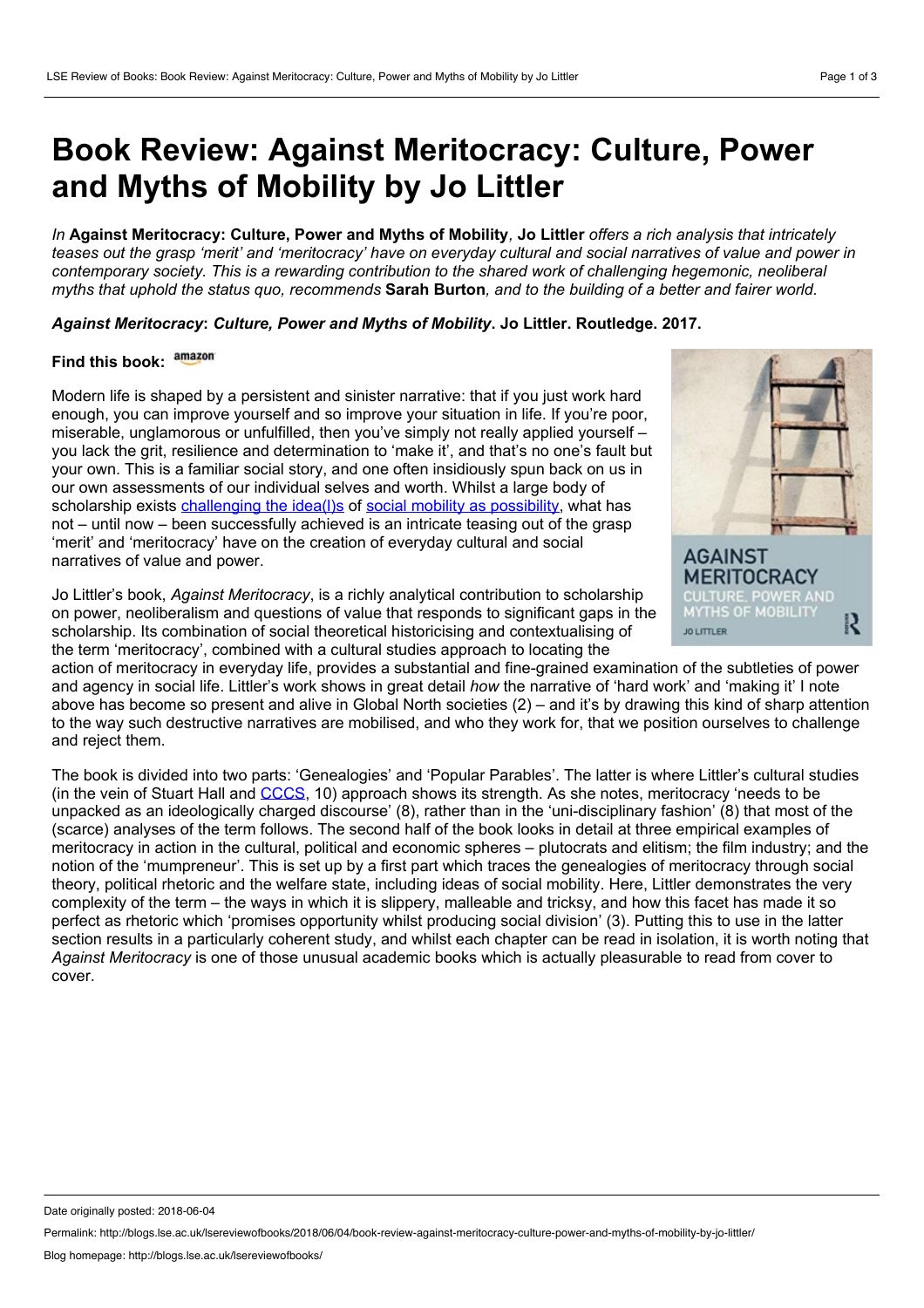

**Image Credit: ([pru\\_mitchell](https://www.flickr.com/photos/pru/33604517410/) CC BY 2.0)**

The genealogical beginning of the book – which takes in social theory, literature, history and meritocratic metaphors – allows Littler to foreground a number of important components of meritocracy, and to disimbricate the various ways the concept is employed. She disaggregates two key forms of meritocracy: firstly, as a 'social system which is based around the idea that individuals are responsible for working hard to activate their talent' (8); and secondly, as 'an ideological discourse, as a system of beliefs which constitute a general worldview and uphold particular power dynamics' (9). Importantly, Littler emphasises that i) there is significant 'slippage' (25) between these two systems of meritocracy; and ii) the more left-wing and social justice-oriented 'equality of outcome' is often now framed instead as simply 'equality', thus further blurring the terms of the debate (27). This segues nicely into Littler's drawing of our attention to the precedence of the individual in formulations of meritocracy (24), which she twins with a recognition that a Western narrative of social mobility, allowing a few who work hard to rise to the top, 'is extremely compatible with capitalism' (27).

This conceptual vagueness and focus on the individual is central in the sleight of hand outlined in Chapter Four, 'Just Like Us?: Normcore Plutocrats and the Popularisation of Elites'. Here, Littler successfully hones in on the ways epithets of 'elite' have shapeshifted to obscure the structural inequalities brought about by and engendered through global capitalism. The chapter opens with the simple but perceptive statement that:

Whilst the existence of elites is hardly new, what is to some degree more historically novel is the extent to which large sections of today's plutocracy feel the need to pretend they are not an elite at all (115).

This guising – a performance of ordinariness – is a cultural and social trick which conceals the machinations of capitalism that creates a strata of the 'super wealthy' who live off 'unearned income' – i.e. assets that yield rent, interest or capital gains (117). The assertion 'just like us' enables structural privilege to be passed off as talent or merit – which in turn, as Littler states, allows plutocrats to 'maintain and increase their power and wealth' (120). This 'keeps the idea of social mobility churning' (129), thus legitimating the super-rich and the processes of global capitalism and inequality from which they draw their wealth. Littler pulls out the real danger of this pretence at the end of the chapter, noting that:

the flourishing of the ultra-wealthy has been continually enabled whilst socialised provision continues to come under repeated attack. It is an attack which happens by stealth, and the super-rich continue to promote an idea that we can all get to the top; that society is still equal (139).

However, this narrative is complicated, with Littler pointing out that widely circulated images of 'fat cats' (139) 'have had an important role in popularising the conception that the super-rich can be a negative social force' (139). Crucially, though, she notes that these critiques are still largely individualised, rather than engaging with the institutions and social practices that enable and legitimate elitism and elites (139).

Date originally posted: 2018-06-04

Permalink: http://blogs.lse.ac.uk/lsereviewofbooks/2018/06/04/book-review-against-meritocracy-culture-power-and-myths-of-mobility-by-jo-littler/